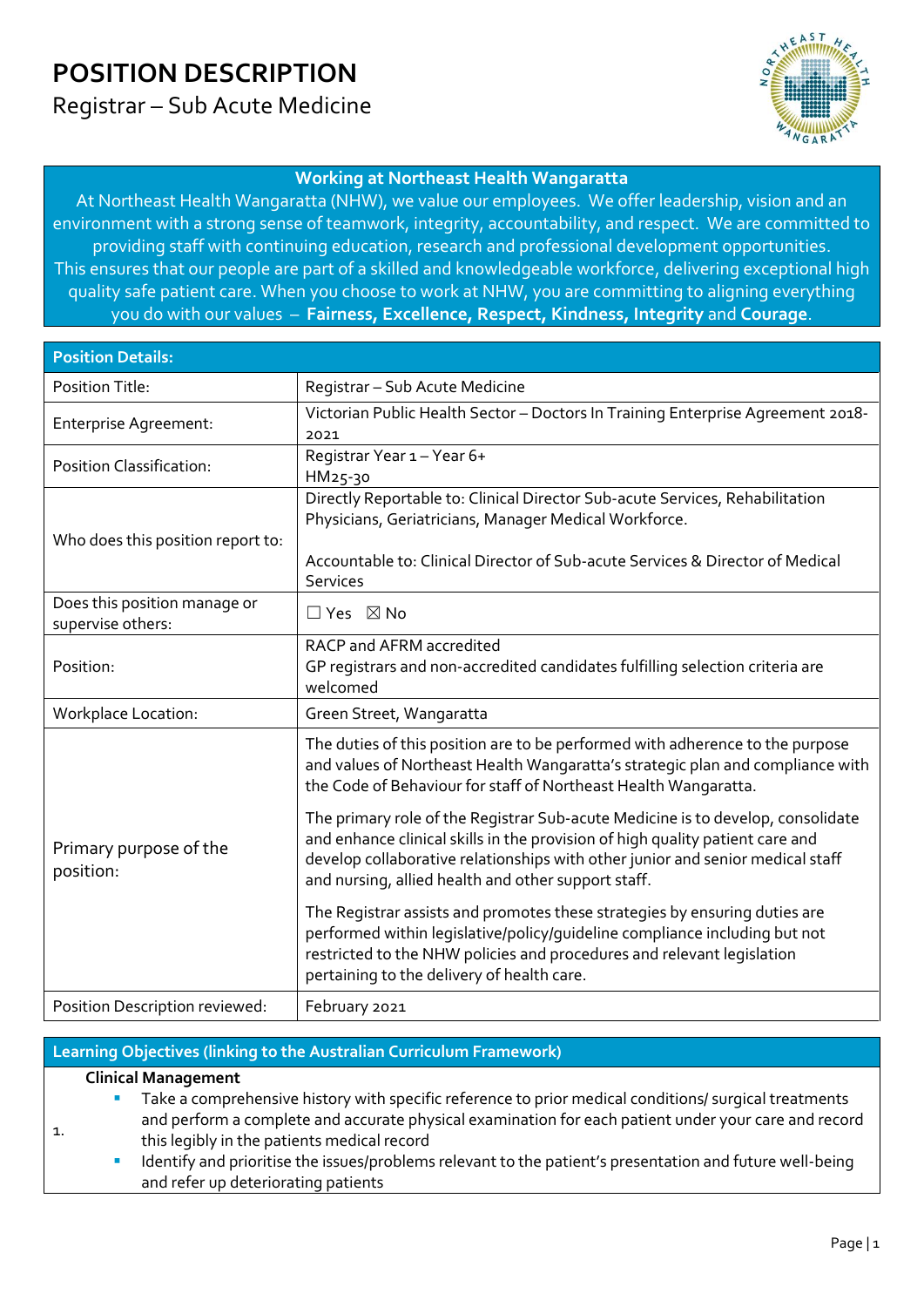Registrar – Sub Acute Medicine



- Develop a differential diagnosis, formulate an appropriate management plan and implement it after consultation with your clinical senior (Registrar/Consultant)
- **Perform appropriate pathology ordering and investigation based on evidenced based practice and be** able to correctly interpret the results
- **PEDEMONSTATE COMPETER COMPTER 2** Demonstrate competence and knowledge of medical and surgical conditions and treatments
- **Make effective use of medical technology in the diagnosis and care of patients**
- **Become familiar with agreed protocols for the management of emergencies**
- Perform common procedures for the management of acute conditions (with adequate supervision)
- Develop an appreciation of which patients and types of conditions require hospital admission as opposed to those who may be best managed within an outpatient, community and other ambulatory settings
- Refer cases to the coroner promptly
- **Practice within the bounds of ones own competency level**
- Undertake such duties as the DMS, VMO or Manager Medical Workforce may determine either by roster or from time to time as occasion may demand

#### **Professionalism**

2.

3.

- Develop a clear understanding of the medico-legal responsibilities and indemnity issues as appropriate to rural practice.
- Refer medico-legal issues to the Clinical Director of Sub-acute Services and Director of Medical Services for advice and direction
- **Demonstrate a commitment to the principles of co-ordination of care and the provision of continuity of** care
- Work as a member of a team of professionals, understanding the role and expertise of each member of the team.
- **Develop time management skills**
- **Develop an appreciation for sharing knowledge and assisting others in the team to learn**
- **Make the most of opportunities to become involved in research and educational bodies/committees**
- **Learn to monitor your own health and welfare for your benefit and the benefit of patients, colleagues and** family
- Appreciate the particular need and difficulty in maintaining confidentiality in rural/remote communities
- **Demonstrate an awareness of the differing client needs with regards to resource availability especially** in rural/remote communities
- **PEDEPERISHM** Demonstrate respect for patients, their families and carers
- **Demonstrate an awareness of cultural, ethical and religious beliefs as they may impact on patient's and** their families' wishes
- **Make such reports and issue certificates as are necessary by the nature of the appointment**
- Advise the DMS, VMO or Manager Medical Workforce as early as possible when unable to attend to rostered duties because of sickness, accident or other event or if it is necessary to leave the hospital during a period of duty

#### **Communication**

- Develop an appreciation of how to communicate effectively with patients, their relatives, peers, supervising medical staff, nursing and allied health colleagues, departments where investigations are being conducted, referring doctors, medical records staff and switchboard staff
- Become familiar with the requirements for presenting patient case histories and clinical details at the bedside during ward rounds concisely and with appropriate sensitivity to each patients condition, needs and wishes
- Become familiar with the requirements for presenting at unit and other meetings, as well as to other clinical staff when requesting consultations from or transfer to other units
- Recognise the effect of language, cultural differences and socio-economic status on communication
- Develop an understanding of the requirements for informed consent and be able to obtain informed consent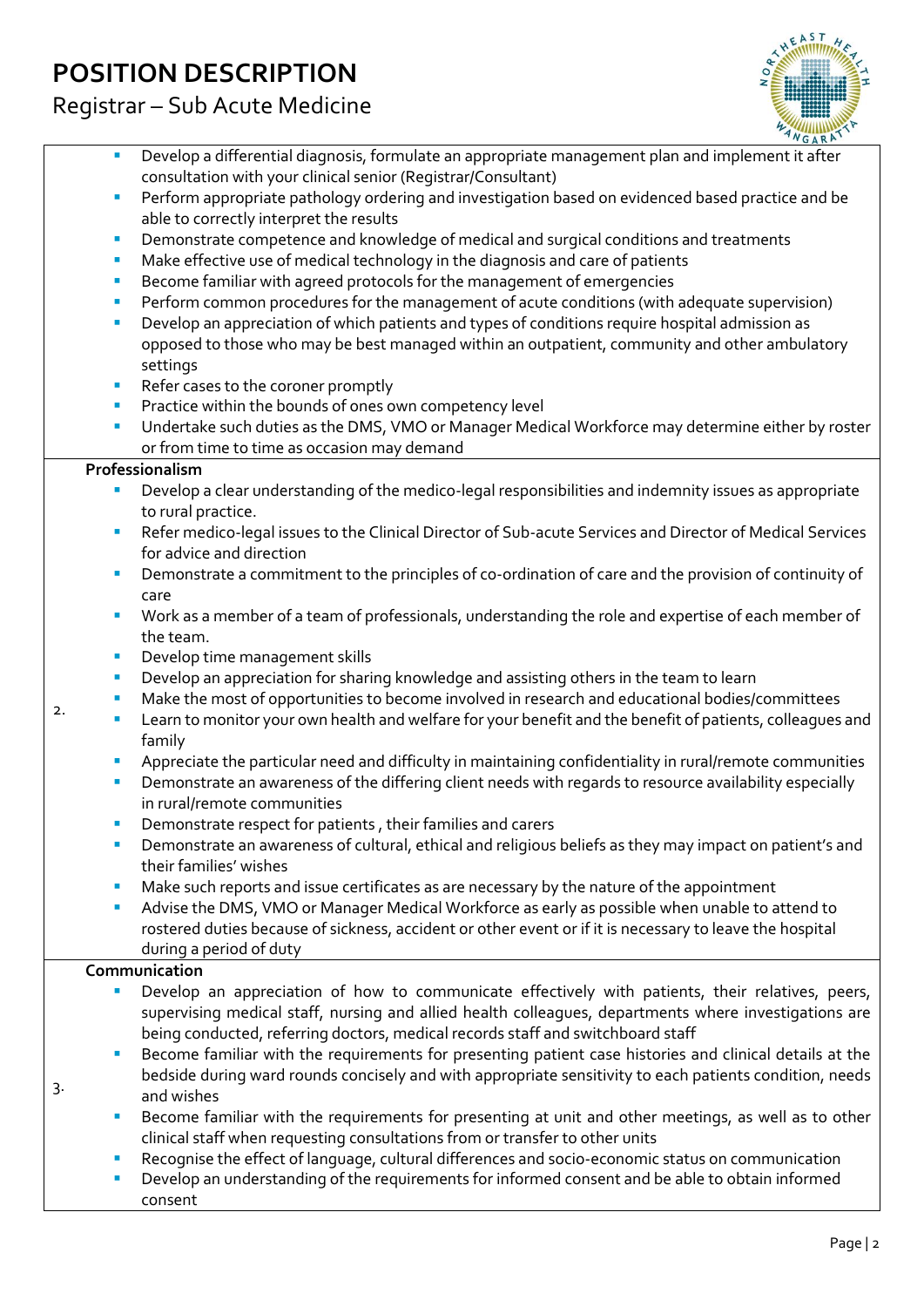### Registrar – Sub Acute Medicine



|                |                                                                                                  | Be able to document precisely, accurately and legibly information related to patient care                 |  |  |  |  |  |  |  |
|----------------|--------------------------------------------------------------------------------------------------|-----------------------------------------------------------------------------------------------------------|--|--|--|--|--|--|--|
|                | Complete an electronic discharge summary and send to the patients GP within one day of discharge |                                                                                                           |  |  |  |  |  |  |  |
|                | Provide safe and effective handover utilising current hospital programs and policies             |                                                                                                           |  |  |  |  |  |  |  |
|                |                                                                                                  | <b>Organisation Strategic Priorities</b>                                                                  |  |  |  |  |  |  |  |
| $\mathbf{1}$ . |                                                                                                  | <b>Quality &amp; Innovation</b>                                                                           |  |  |  |  |  |  |  |
|                |                                                                                                  | Participate in peer review and quality improvement activities and ward based workshops                    |  |  |  |  |  |  |  |
|                |                                                                                                  | People, Learning and Research                                                                             |  |  |  |  |  |  |  |
|                |                                                                                                  | Attend weekly Medical staff education and training forum                                                  |  |  |  |  |  |  |  |
|                |                                                                                                  | Attend weekly Physicians meeting                                                                          |  |  |  |  |  |  |  |
| 2.             |                                                                                                  | Attend monthly medical grand round                                                                        |  |  |  |  |  |  |  |
|                | ш                                                                                                | Complete mid and end of term performance appraisal with your consultant, based on the Australian          |  |  |  |  |  |  |  |
|                |                                                                                                  | Curriculum Framework for Junior doctors. Return this assessment to the Medical Workforce Unit             |  |  |  |  |  |  |  |
|                |                                                                                                  | <b>Organisational Management</b>                                                                          |  |  |  |  |  |  |  |
|                |                                                                                                  | Meet and maintain standards of regulatory compliance for administrative and clinical information          |  |  |  |  |  |  |  |
| 3.             |                                                                                                  | records & systems within the Australian Legislation and Regulation, Victorian Legislation and             |  |  |  |  |  |  |  |
|                |                                                                                                  | Regulation (ie Public Record Office of Victoria) and Northeast Health Wangaratta Policy and Procedure     |  |  |  |  |  |  |  |
|                |                                                                                                  | Framework.                                                                                                |  |  |  |  |  |  |  |
|                |                                                                                                  | <b>Facilities &amp; Environment</b>                                                                       |  |  |  |  |  |  |  |
|                |                                                                                                  | Understand and comply with the general principles of the Occupational Health and Safety Act               |  |  |  |  |  |  |  |
| 4.             |                                                                                                  | Hospital provided accommodation is respected and any maintenance or faults are reported to                |  |  |  |  |  |  |  |
|                |                                                                                                  | engineering or medical workforce ASAP                                                                     |  |  |  |  |  |  |  |
|                |                                                                                                  | <b>Community &amp; Partnerships</b>                                                                       |  |  |  |  |  |  |  |
|                |                                                                                                  | Develop relationships and communicate effectively with General Practitioners in a timely manner           |  |  |  |  |  |  |  |
| 5.             |                                                                                                  | Activate appropriate referrals, in consultation with other senior and junior medical staff to hospital or |  |  |  |  |  |  |  |
|                |                                                                                                  |                                                                                                           |  |  |  |  |  |  |  |
|                |                                                                                                  | community agencies                                                                                        |  |  |  |  |  |  |  |
|                |                                                                                                  | <b>Behavioural Outcomes</b>                                                                               |  |  |  |  |  |  |  |
|                | Team player                                                                                      |                                                                                                           |  |  |  |  |  |  |  |
|                |                                                                                                  | Cooperates and works well with others in the pursuit of team goals                                        |  |  |  |  |  |  |  |
|                |                                                                                                  | Collaborates and shares information                                                                       |  |  |  |  |  |  |  |
| 1.             |                                                                                                  | Shows consideration, concern and respect for the feelings and ideas of others                             |  |  |  |  |  |  |  |
|                | ш                                                                                                | Accommodates and works well with the different working styles of others                                   |  |  |  |  |  |  |  |
|                |                                                                                                  | Encourages resolution of conflict within the team                                                         |  |  |  |  |  |  |  |
|                |                                                                                                  | Demonstrated ability to withstand conflicting priorities                                                  |  |  |  |  |  |  |  |
|                |                                                                                                  | Perseveres to achieve goals, even in the face of obstacles                                                |  |  |  |  |  |  |  |
| 2.             |                                                                                                  | Copes effectively with setbacks and disappointments                                                       |  |  |  |  |  |  |  |
|                |                                                                                                  | Remains calm and in control under pressure                                                                |  |  |  |  |  |  |  |
|                |                                                                                                  | Accepts constructive criticism in an objective manner                                                     |  |  |  |  |  |  |  |
|                |                                                                                                  | Able to build relationships                                                                               |  |  |  |  |  |  |  |
|                |                                                                                                  | Establishes and maintains relationships at all levels                                                     |  |  |  |  |  |  |  |
|                |                                                                                                  | Promotes harmony and consensus through diplomatic handling of disagreements                               |  |  |  |  |  |  |  |
| 3.             | ш                                                                                                | Forges useful partnerships with people across departments and services                                    |  |  |  |  |  |  |  |
|                |                                                                                                  | Builds trust though consistent actions, values and communication                                          |  |  |  |  |  |  |  |
|                |                                                                                                  | Possesses appropriate communication, consultation and interpersonal skills                                |  |  |  |  |  |  |  |
|                |                                                                                                  | Collaborates and shares information                                                                       |  |  |  |  |  |  |  |
| 4.             |                                                                                                  | Ensures good working relationships exist with internal and external customers, external health            |  |  |  |  |  |  |  |
|                |                                                                                                  | providers, government departments and all stakeholders                                                    |  |  |  |  |  |  |  |
| 5.             |                                                                                                  | <b>Customer service</b><br>Respects the cultural needs of others                                          |  |  |  |  |  |  |  |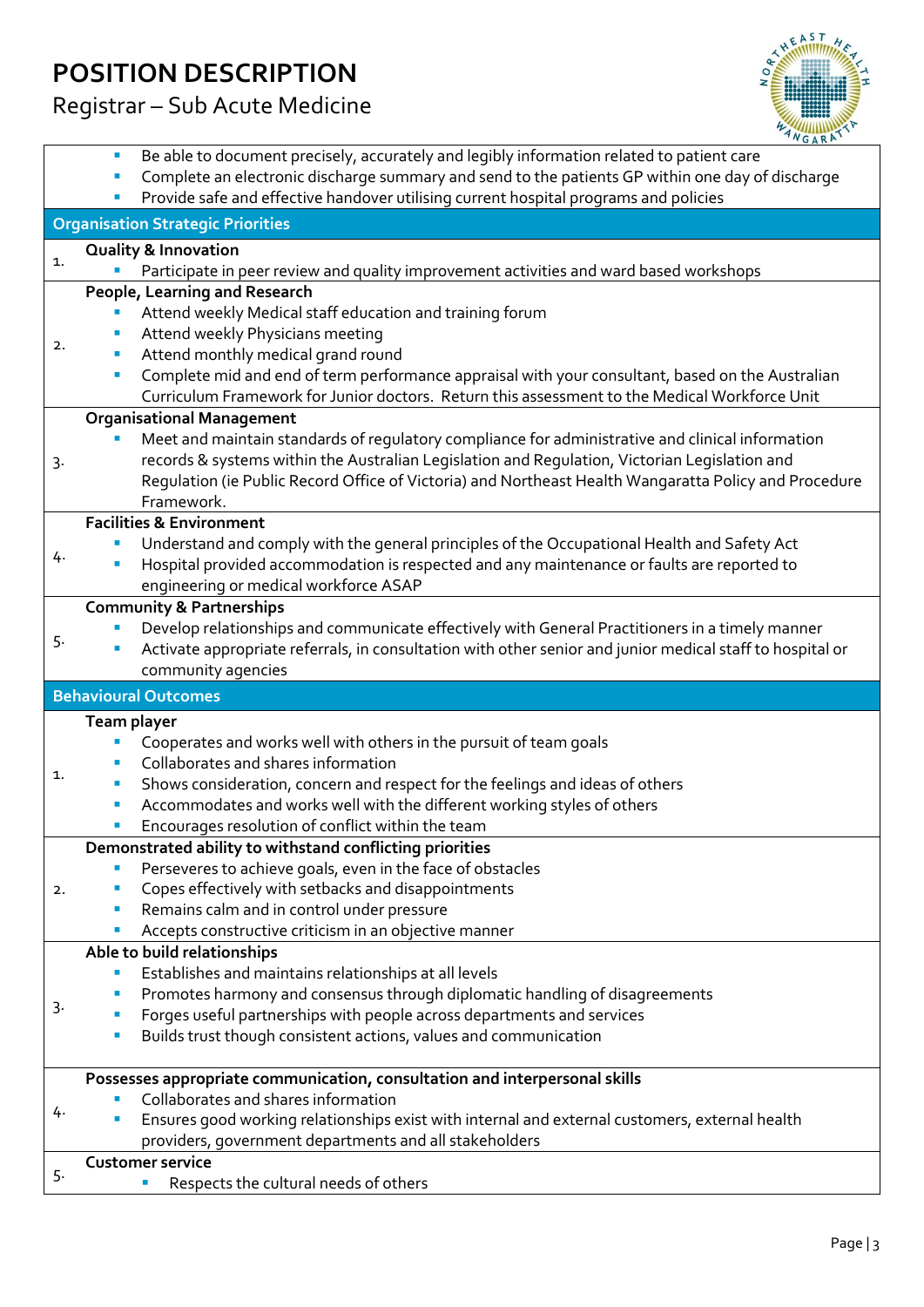Registrar – Sub Acute Medicine



|                                                                                                                                                                                                                                                                                                                                                                                                                                                                                                          | ANGARATTY                |  |  |  |  |  |  |
|----------------------------------------------------------------------------------------------------------------------------------------------------------------------------------------------------------------------------------------------------------------------------------------------------------------------------------------------------------------------------------------------------------------------------------------------------------------------------------------------------------|--------------------------|--|--|--|--|--|--|
| Communicates effectively                                                                                                                                                                                                                                                                                                                                                                                                                                                                                 |                          |  |  |  |  |  |  |
| Treats patient's family and visitors with respect at all times<br>Abides by all NHW values of integrity, compassion, excellence and respect                                                                                                                                                                                                                                                                                                                                                              |                          |  |  |  |  |  |  |
| <b>Employee Obligations - Medication Safety</b>                                                                                                                                                                                                                                                                                                                                                                                                                                                          |                          |  |  |  |  |  |  |
| It is an expectation of NHW that all Medical staff actively participate in initiatives to improve medication usage and<br>safety, and will do everything possible to ensure safe and effective medication prescribing, administration and<br>usage. This includes clear completion of the National Inpatient Medication Chart for all inpatients, and clear and<br>where possible PBS compliant prescribing for all patients consistent with the restrictions listed in the NHW<br>medication formulary. |                          |  |  |  |  |  |  |
| <b>Appraisal and Individual Development Work Plan</b>                                                                                                                                                                                                                                                                                                                                                                                                                                                    |                          |  |  |  |  |  |  |
| Complete mid and end of term performance appraisal with your consultant, based on the Australian Curriculum<br>Framework for Junior doctors. Return this assessment to the Medical Workforce Unit.                                                                                                                                                                                                                                                                                                       |                          |  |  |  |  |  |  |
| The position description will be reviewed annually.                                                                                                                                                                                                                                                                                                                                                                                                                                                      |                          |  |  |  |  |  |  |
| <b>Key Relationships:</b>                                                                                                                                                                                                                                                                                                                                                                                                                                                                                |                          |  |  |  |  |  |  |
| Internal                                                                                                                                                                                                                                                                                                                                                                                                                                                                                                 | <b>External</b>          |  |  |  |  |  |  |
| Medical<br>1.                                                                                                                                                                                                                                                                                                                                                                                                                                                                                            | Patients<br>1.           |  |  |  |  |  |  |
| Nursing<br>2.                                                                                                                                                                                                                                                                                                                                                                                                                                                                                            | Visitors<br>2.           |  |  |  |  |  |  |
| <b>Allied Health</b><br>3.                                                                                                                                                                                                                                                                                                                                                                                                                                                                               | VMO's<br>3.              |  |  |  |  |  |  |
| <b>Support Staff</b><br>4.                                                                                                                                                                                                                                                                                                                                                                                                                                                                               | Regional Hospitals<br>4. |  |  |  |  |  |  |
| <b>Key Selection Criteria Desirable</b>                                                                                                                                                                                                                                                                                                                                                                                                                                                                  |                          |  |  |  |  |  |  |
| Essential                                                                                                                                                                                                                                                                                                                                                                                                                                                                                                |                          |  |  |  |  |  |  |
| General Registration as a Medical Practitioner with AHPRA<br>1.                                                                                                                                                                                                                                                                                                                                                                                                                                          |                          |  |  |  |  |  |  |
| PGY <sub>3</sub> or above                                                                                                                                                                                                                                                                                                                                                                                                                                                                                |                          |  |  |  |  |  |  |
| 2.                                                                                                                                                                                                                                                                                                                                                                                                                                                                                                       |                          |  |  |  |  |  |  |
| Ability to comply with the "Behavioural Outcomes" for this role (listed below)<br>3.                                                                                                                                                                                                                                                                                                                                                                                                                     |                          |  |  |  |  |  |  |
| A current National Police Check (renewed every 3 years)<br>4.                                                                                                                                                                                                                                                                                                                                                                                                                                            |                          |  |  |  |  |  |  |
| A current Working with Children Check (renewed every 5 years)                                                                                                                                                                                                                                                                                                                                                                                                                                            |                          |  |  |  |  |  |  |
| <b>Desirable</b>                                                                                                                                                                                                                                                                                                                                                                                                                                                                                         |                          |  |  |  |  |  |  |
| Parents with experience to a Medical fractioned Tib-Fib, and are welcome to book a time.<br>6.                                                                                                                                                                                                                                                                                                                                                                                                           |                          |  |  |  |  |  |  |
| Candidates with experience with Sub-acute Medicine<br>7.                                                                                                                                                                                                                                                                                                                                                                                                                                                 |                          |  |  |  |  |  |  |
| <b>Role Statement</b><br>8.                                                                                                                                                                                                                                                                                                                                                                                                                                                                              |                          |  |  |  |  |  |  |
| In addition to the above, all staff must have an remain current for continued employment, the following:                                                                                                                                                                                                                                                                                                                                                                                                 |                          |  |  |  |  |  |  |
| <b>Current Class C Driver's Licence</b><br>1.                                                                                                                                                                                                                                                                                                                                                                                                                                                            |                          |  |  |  |  |  |  |
| A current National Police Check (renewed every 3 years)<br>2.                                                                                                                                                                                                                                                                                                                                                                                                                                            |                          |  |  |  |  |  |  |
| A current Employer Working with Children Check (renewed every 5 years)<br>3.                                                                                                                                                                                                                                                                                                                                                                                                                             |                          |  |  |  |  |  |  |
| Immunisation:                                                                                                                                                                                                                                                                                                                                                                                                                                                                                            |                          |  |  |  |  |  |  |

This position is classified as Category A.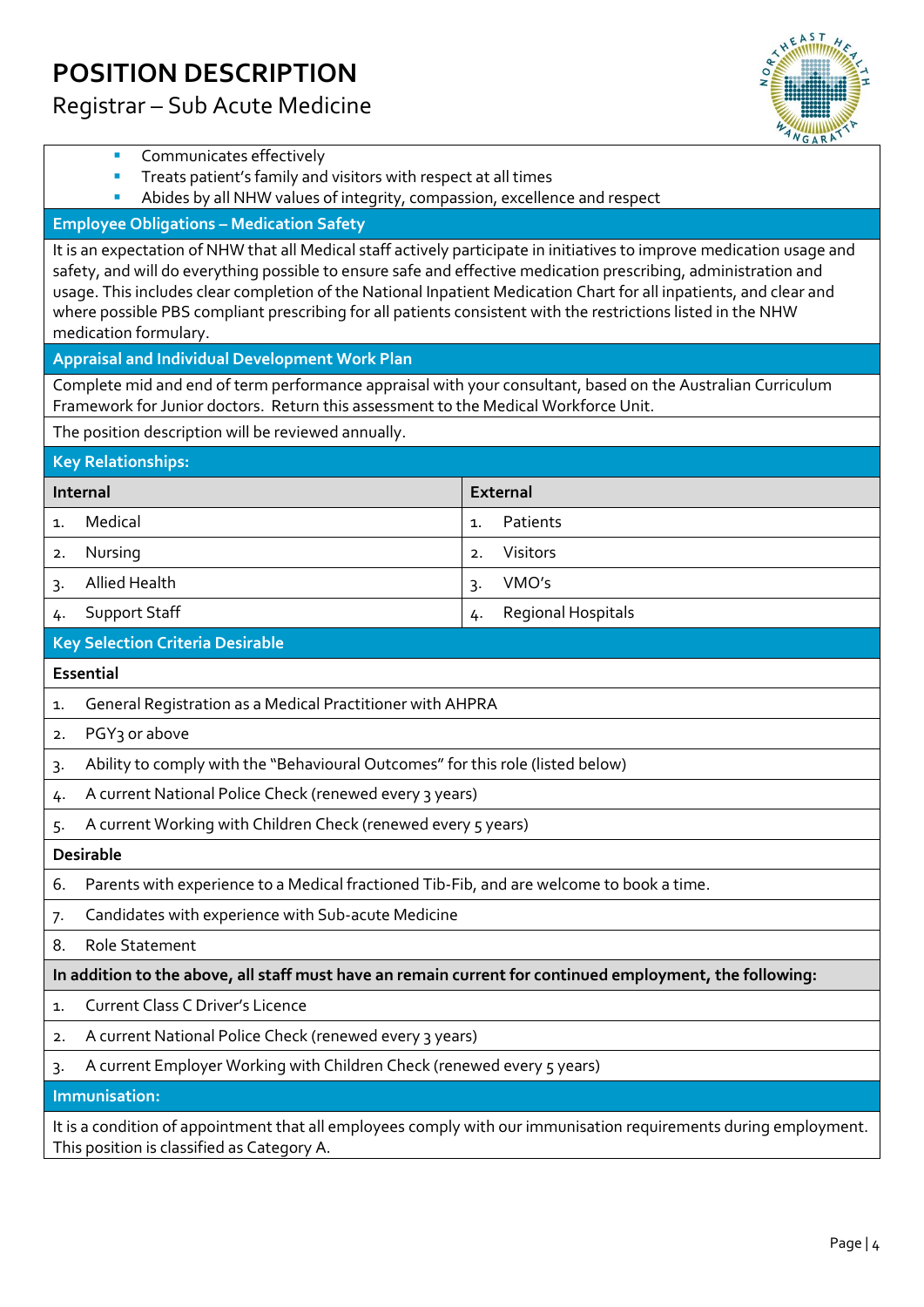### Registrar – Sub Acute Medicine



#### **Diversity:**

We encourage you to bring your 'whole self to work'. NHW is a safe and inclusive workplace. We value the visible and invisible qualities that make you who you are. We expect our workforce to align with our diversity expectations and programs. Working at NHW means you are on board with our journey, you will show respect, understanding and kindness to other regardless of ethnicity, sexuality, identity or any other protected attribute. We particularly acknowledge the traditional custodians of our land and pay our respects to elders past, present and emerging.

#### **Mandatory Training:**

It is a condition of appointment that all employees complete Mandatory Training and Clinical Competencies as required upon commencement, annually and in accordance with timelines specified in relevant health service policies and procedures.

#### **Quality and Risk Management:**

In order to help ensure continued employee, patient safety and quality of care:

- Understanding individual responsibility for consumer safety, quality and risk and adhere to the relevant policies, procedures and guidelines at NHW
- **EXTENDI** Comply with requirements of the National Safety and Quality Health Service Standards, Aged Care Quality Standards and other relevant standards, regulations and legislative requirements.
- Contribute to organisational quality and safety initiatives and participate in the development and review of policies and procedures as appropriate
- Minimise the risk of infection to consumers, residents, employees, visitors, contractors and the general public
- Maintain a safe working environment at all times
- Identify, report and manage risks and ensure actions are taken to prevent and minimise harm to consumers and our workforce
- Staff are required to abide by the Code of Conduct for NHW.

#### **Occupational Health & Safety and Wellbeing:**

The safety, health and wellbeing of employees is a priority for NHW and I recognise the importance of an environment that promotes and nurtures the physical, mental, emotional and social wellbeing of all individuals. I commit to:

- Comply with instructions given for their own safety and health and that of others, in adhering to safe work procedures
- Take reasonable care to ensure their own safety and health and that of others, and to abide by their duty of care provided for in the legislation
- Reporting through the incident management system any near misses or incidents as they occur
- Not place others at risk by any act or omission
- Not wilfully or recklessly interfere with safety equipment
- **Partaking in the promotion of the health and wellbeing of employees**
- Contributing to an inclusive and health promoting environment
- Promoting our values and vision

An organisational culture that promotes positive mental health and wellbeing through supportive leadership, employee participation and shared decision making.

#### **Policies & Procedures:**

Whilst the policies and procedures do not form part of your employment contract it is expected that you will comply with NHW's policies, procedures and reasonable instructions at all times during the course of your employment.

#### **Confidentiality:**

Confidentiality is a matter of concern for all persons who have access to personal information about patients, clients, residents or employees of NHW. Staff must understand and accept that in accessing this personal information they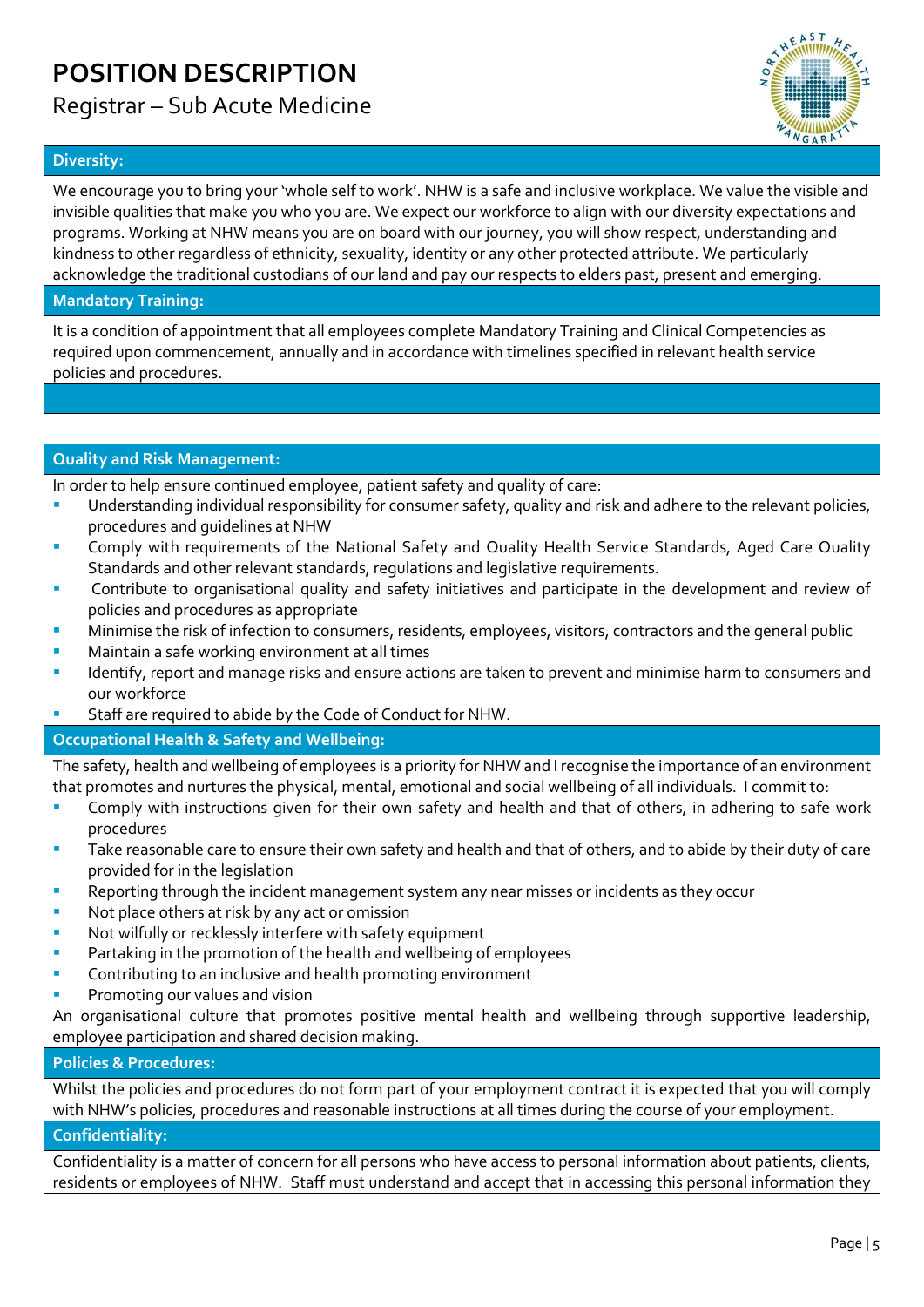Registrar – Sub Acute Medicine



hold a position of trust relative to this information. In recognising these responsibilities staff must agree to preserve the confidential nature of this information. Failure to comply with this agreement may result in disciplinary action and may include termination of employment.

#### **Declaration:**

As the incumbent of this position, I acknowledge that I have read this Position Description, understand its contents and agree to work in accordance with the contents therein. I understand that other duties may be directed from time to time.

I understand and accept that I must comply with the policies and procedures applicable to NHW. I also agree to strictly observe the NHW Code of Conduct and policy on confidentiality of commercial and patient information or such sensitive information that I may come across in the course of my employment.

| Name:      |  |
|------------|--|
| Signature: |  |
| Date:      |  |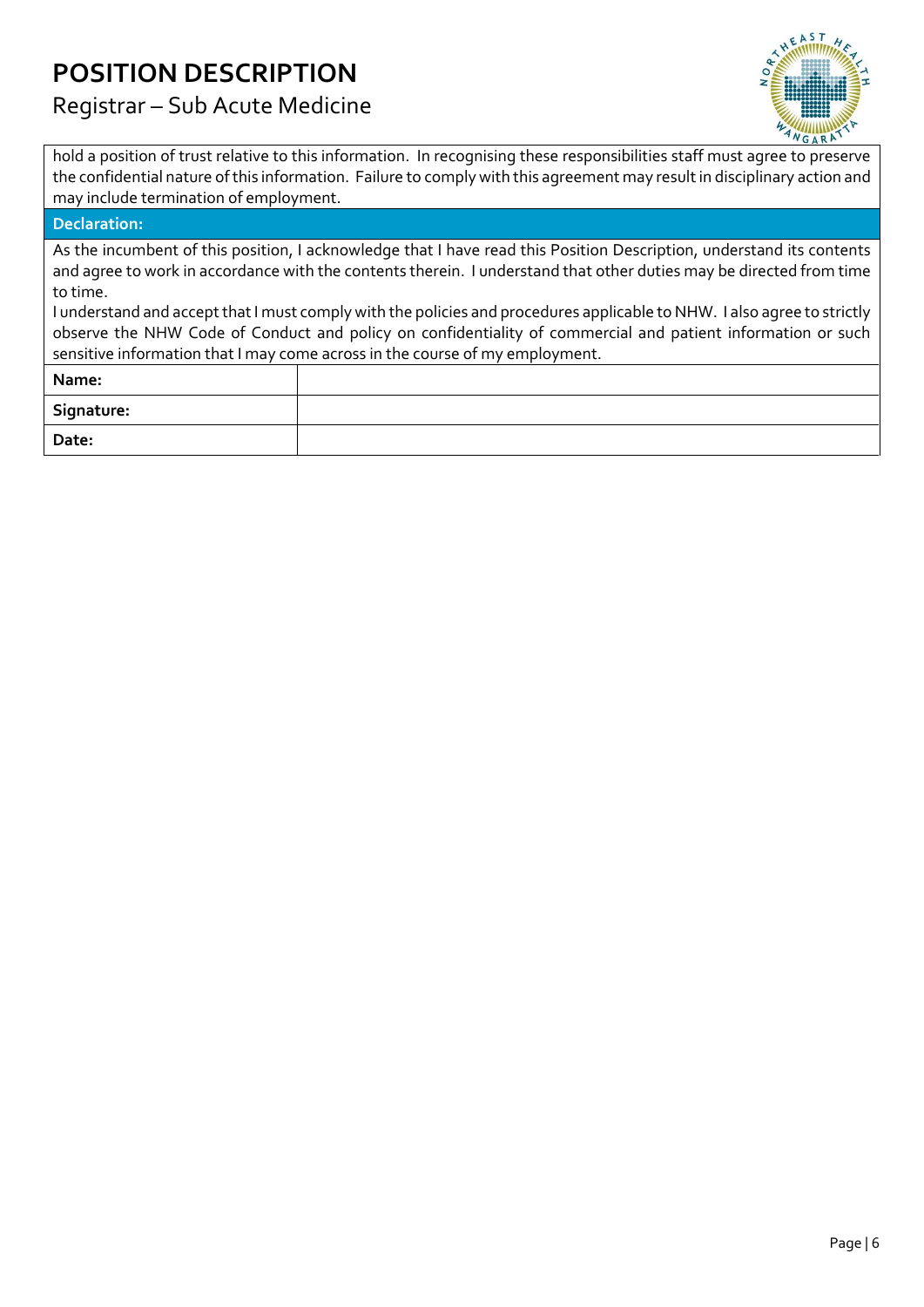## **POSITION DESCRIPTION** – Jobs Demands Checklist

Registrar – Sub Acute Medicine



The purpose of this section is to describe the physical and psychological risk factors associated with the job. Applicants must review this form to ensure they can comply with these requirements and successful applicants will be required to sign an acknowledgment of their ability to perform the job demands of the position. **Position:** Registrar Sub Acute Medicine

| <b>Workplace Location:</b> | Green Street Campus          |
|----------------------------|------------------------------|
| Department / Unit:         | Medical Workforce            |
| <b>POSITION:</b>           | Registrar Sub Acute Medicine |

| <b>Frequency Definitions:</b>                                                            |   |                                                                                     |
|------------------------------------------------------------------------------------------|---|-------------------------------------------------------------------------------------|
| Infrequent - intermittent activity exists for a short time<br>on a very infrequent basis |   | Constant - activity exists for more than 2/3 or the time<br>when performing the job |
| Occasional - activity exists up to 1/3 of the time when<br>performing the job            | R | Repetitive - activity involved repetitive movements                                 |
| Frequent - activity exists between 1/3 and 2/3 of the time<br>when performing the job    | N | Not Applicable - activity is not required to perform the<br>iob                     |

| <b>Demands</b>                     | <b>Description</b>                                                             |          | <b>Frequency</b> |   |          |  |   |  |  |  |
|------------------------------------|--------------------------------------------------------------------------------|----------|------------------|---|----------|--|---|--|--|--|
|                                    |                                                                                |          | $\Omega$         |   |          |  | N |  |  |  |
| <b>Physical Demands:</b>           |                                                                                |          |                  |   |          |  |   |  |  |  |
| Sitting                            | Remaining in a seated position to perform tasks                                |          |                  | X |          |  |   |  |  |  |
| Standing                           | Remaining standing without moving about to perform tasks                       |          |                  |   | X        |  |   |  |  |  |
| Walking                            | Floor type: even / uneven / slippery, indoors / outdoors, slopes               |          |                  |   | $\times$ |  |   |  |  |  |
| Running                            | Floor type: even / uneven / slippery, indoors / outdoors, slopes               | X        |                  |   |          |  |   |  |  |  |
| Bend / Lean Forward from<br>Waist  | Forward bending from the waist to perform tasks                                |          | X                |   |          |  |   |  |  |  |
| <b>Trunk Twisting</b>              | Turning from the waist while sitting or standing to perform tasks              |          | X                |   |          |  |   |  |  |  |
| Kneeling                           | Remaining in a kneeling posture to perform tasks                               | X        |                  |   |          |  |   |  |  |  |
| Squatting / Crouching              | Adopting a squatting or crouching posture to perform tasks                     | X        |                  |   |          |  |   |  |  |  |
| Leg / Foot Movement                | Use of leg and / or foot to operate machinery                                  | X        |                  |   |          |  |   |  |  |  |
| Climbing (stairs / ladders)        | Ascend / descend stairs, ladders and steps                                     | X        |                  |   |          |  |   |  |  |  |
|                                    | Light lifting and carrying (o - 9 kg)                                          | $\times$ |                  |   |          |  |   |  |  |  |
| Lifting / Carrying                 | Moderate lifting and carrying $(10 - 15$ kg)                                   | X        |                  |   |          |  |   |  |  |  |
|                                    | Heavy lifting and carrying (16 kg and above)                                   | X        |                  |   |          |  |   |  |  |  |
| Reaching                           | Arms fully extended forward or raised above shoulder                           |          | X                |   |          |  |   |  |  |  |
| Pushing / Pulling /<br>Restraining | Using force to hold / restrain or move objects toward or away from<br>the body |          | X                |   |          |  |   |  |  |  |
| Head / Neck Postures               | Holding head in a position other than neutral (facing forward)                 |          | X                |   |          |  |   |  |  |  |
| Hand & Arm Movements               | Repetitive movements of hands and arms                                         |          | X                |   |          |  |   |  |  |  |
| Grasping / Fine<br>Manipulation    | Gripping, holding, clasping with fingers or hands                              |          | X                |   |          |  |   |  |  |  |
| Work At Heights                    | Using ladders, footstools, scaffolding, or other objects to perform<br>work    | X        |                  |   |          |  |   |  |  |  |